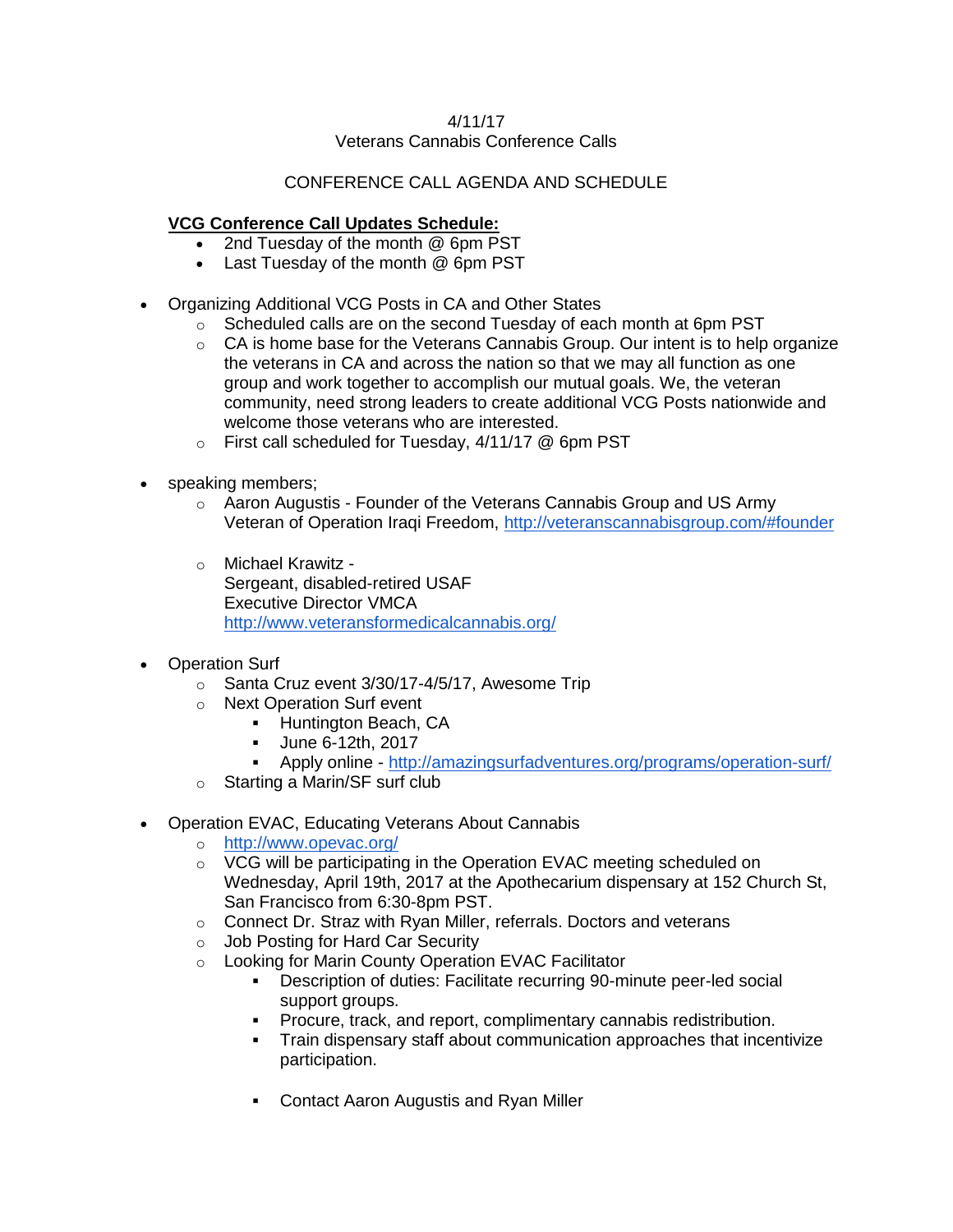- Date to start the training
- **EXECT** Interested in facilitating must go to Operation EVAC meetings
- 420 Games
	- $\circ$  The 420 Games are sponsoring a VCG Team! Free tickets to all VCG veteran members!

o Weblink to follow to access the free tickets

**THE 420 GAMES SAN FRANCISCO**

**Where:** Golden Gate Park

**When:** Saturday, August 26th, 2017 | 8am – 2pm at The Spreckles Temple of Music **Bandshell** 

*Come join The 420 Games as we hold our FOURTH ANNUAL SAN FRANCISCO 420 GAMES!*

**This is a great event for all who want to exercise, listen to some beats, and partake in one of the fastest growing industries in the world!**

<https://420games.org/events/san-francisco-2017/>

- Constitutional Amendment veterans requesting access from the VA
- Reopen IND Investigative New Drug
- Get Trump to declare war on Veteran Suicide
- First official suggestions for state legislators we want them to set aside some money, like the gambling sticker (if you gamble and have a problem, call this number) . If you are a veteran using medical cannabis, call this number. Recording with free veteran information, etc?
- Firearms and Medical Cannabis
	- o **CAN I OWN OR BUY A GUN WITH A MEDICAL MARIJUANA CARD?**
	- o **[http://www.thecannabist.co/2016/08/31/federal-court-marijuana-gun-ban](http://www.thecannabist.co/2016/08/31/federal-court-marijuana-gun-ban-second-amendment-rights/62286/)[second-amendment-rights/62286/](http://www.thecannabist.co/2016/08/31/federal-court-marijuana-gun-ban-second-amendment-rights/62286/)**

"The federal Bureau of Alcohol Tobacco and Firearms sent warning letters to gun dealers in 2011 warning them they could not sell to known medical marijuana users. When buying a gun, you may be asked whether you are a user of illegal drugs and/or medical marijuana.

Answering yes makes you ineligible to purchase; falsely answering no is in principle punishable as perjury. This should not affect current gun owners. Although California law does not prohibit medical marijuana users from having guns, using a gun in connection with an offense such as cultivation or possession for sale can result in additional criminal charges. Users are advised to keep their guns in a location that is separate from their marijuana."

<http://www.canorml.org/medical-marijuana/patients-guide-to-california-law>

"Turning to federal firearms provisions, under 18 U.S.C. § 922(g)(3) no person "who is an unlawful user of or addicted to any controlled substance" may "possess . . . or . . . receive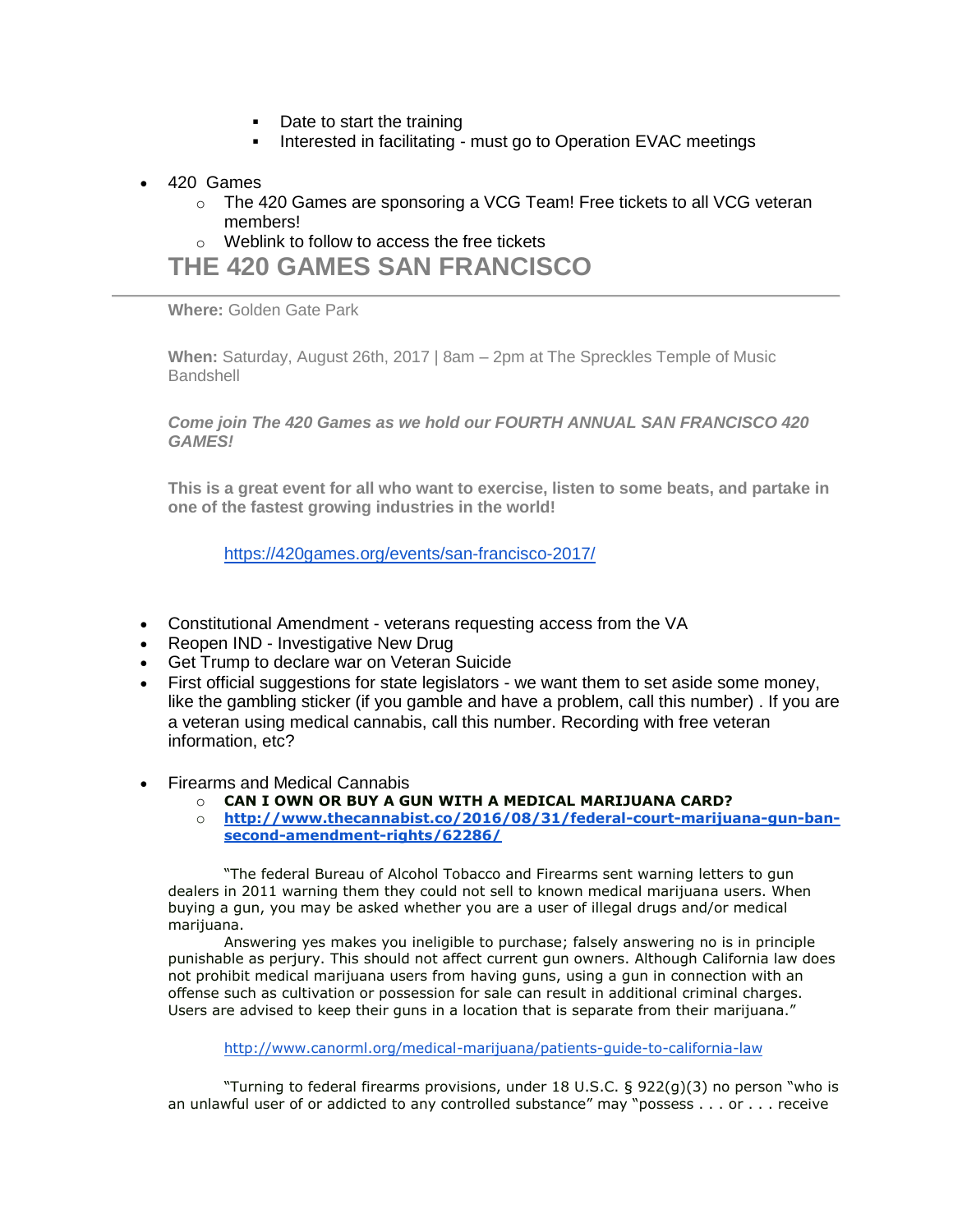any firearm or ammunition." In addition, it is unlawful for "any person to sell or otherwise dispose of any firearm or ammunition to any person knowing or having reasonable cause to believe that such person . . . is an unlawful user of or addicted to any controlled substance." Id. § 922(d)(3)."

<http://cdn.ca9.uscourts.gov/datastore/opinions/2016/08/31/14-15700.pdf>

"Firearms can result in harsher federal sentencing and may draw attention to patients. Even if your state protects patients' right to safe access to medical cannabis, the presence of firearms may increase the chances of an adverse state or federal law enforcement encounter, and harsher sentences if convicted. Again, the best law enforcement encounter is the one that never happens.

Under federal law, "any person who, during any drug trafficking crime for which the person may be prosecuted in a court of the United States, uses or carries a firearm, or who, in furtherance of any such crime, possesses a firearm, shall:

- 1. Be sentenced to a term of imprisonment of not less than 5 years;
- 2. If the firearm is brandished, not less than 7 years; and
- 3. If the firearm is discharged, not less than 10 years."

Although the U.S. Constitution confers a right to carry firearms, we have seen many patients face extreme legal consequences for having firearms in addition to plants.

In addition, the memo issued by the Department of Justice in 2009, which was intended to provide the U.S. Attorneys' Offices with guidance on the prosecution of medical cannabis patients and providers, specifically mentions the presence of firearms as an example of "potential federal interest" that probably falls outside of "clear and unambiguous compliance" with underlying state law. In other words, beyond the sentencing enhancements, the presence of firearms makes patients and providers a more likely target for federal prosecution.

ASA strongly advises that, if you are a medical cannabis patient, do not carry firearms or keep them on your property or allow others to do so." [http://www.safeaccessnow.org/knowing\\_your\\_rights](http://www.safeaccessnow.org/knowing_your_rights)

- Veterans Equal Access Amendment
	- $\circ$  Definition of amendment and the significance of needing it to pass this year. **"Language that would have allowed [Veterans Administration](http://www.benefitspro.com/2016/06/06/obama-says-no-to-va-privatization) doctors to recommend [medical marijuana](http://www.benefitspro.com/2016/07/19/medical-marijuana-saving-medicare-millions) to patients has been stripped from a spending bill." [http://www.benefitspro.com/2016/10/04/congress-still](http://www.benefitspro.com/2016/10/04/congress-still-denies-vets-access-to-medical-marij)[denies-vets-access-to-medical-marij](http://www.benefitspro.com/2016/10/04/congress-still-denies-vets-access-to-medical-marij)**
	- $\circ$  Action Plan contact members of the Veterans House Oversight Committee
	- $\circ$  Objective We want them to co-sponsor the Veterans Equal Access Amendment
- Discuss steps veterans should follow on VA treatment and documentation in regards to cannabis if threatened or "punished" by your doctor;
	- $\circ$  Veteran release of information, get a copy of your medical file
	- $\circ$  Get the doctor to write it out. Demand a written copy of the rules
		- "It is unethical to be threatened to take away your medication"